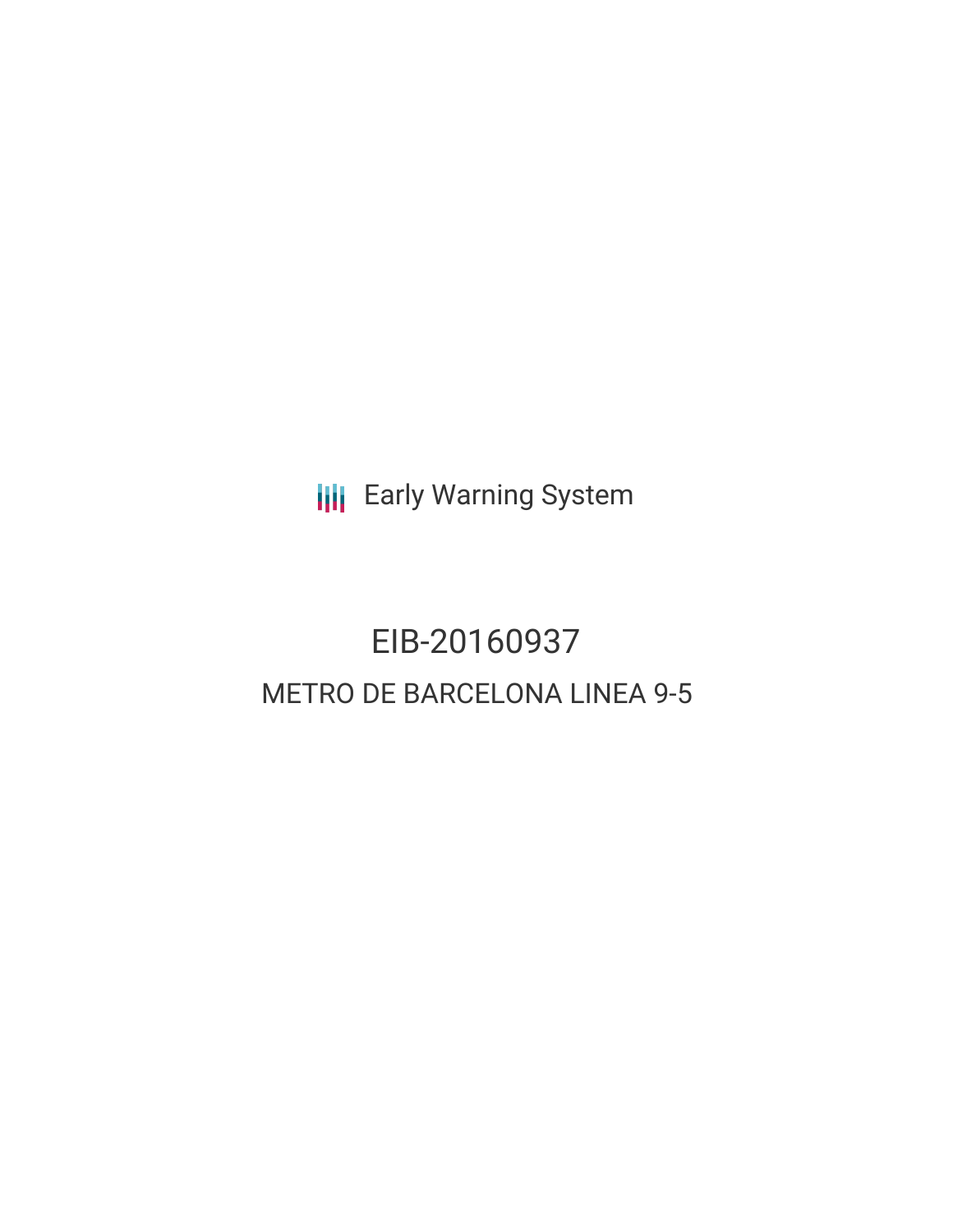| <b>Countries</b>               | Spain                           |
|--------------------------------|---------------------------------|
| <b>Specific Location</b>       | City of Barcelona               |
| <b>Financial Institutions</b>  | European Investment Bank (EIB)  |
| <b>Status</b>                  | Proposed                        |
| <b>Bank Risk Rating</b>        | U                               |
| <b>Borrower</b>                | <b>GENERALITAT DE CATALUNYA</b> |
| <b>Sectors</b>                 | Transport                       |
| <b>Investment Type(s)</b>      | Loan                            |
| <b>Investment Amount (USD)</b> | \$812.53 million                |
| <b>Loan Amount (USD)</b>       | \$812.53 million                |
| <b>Project Cost (USD)</b>      | \$6,537.56 million              |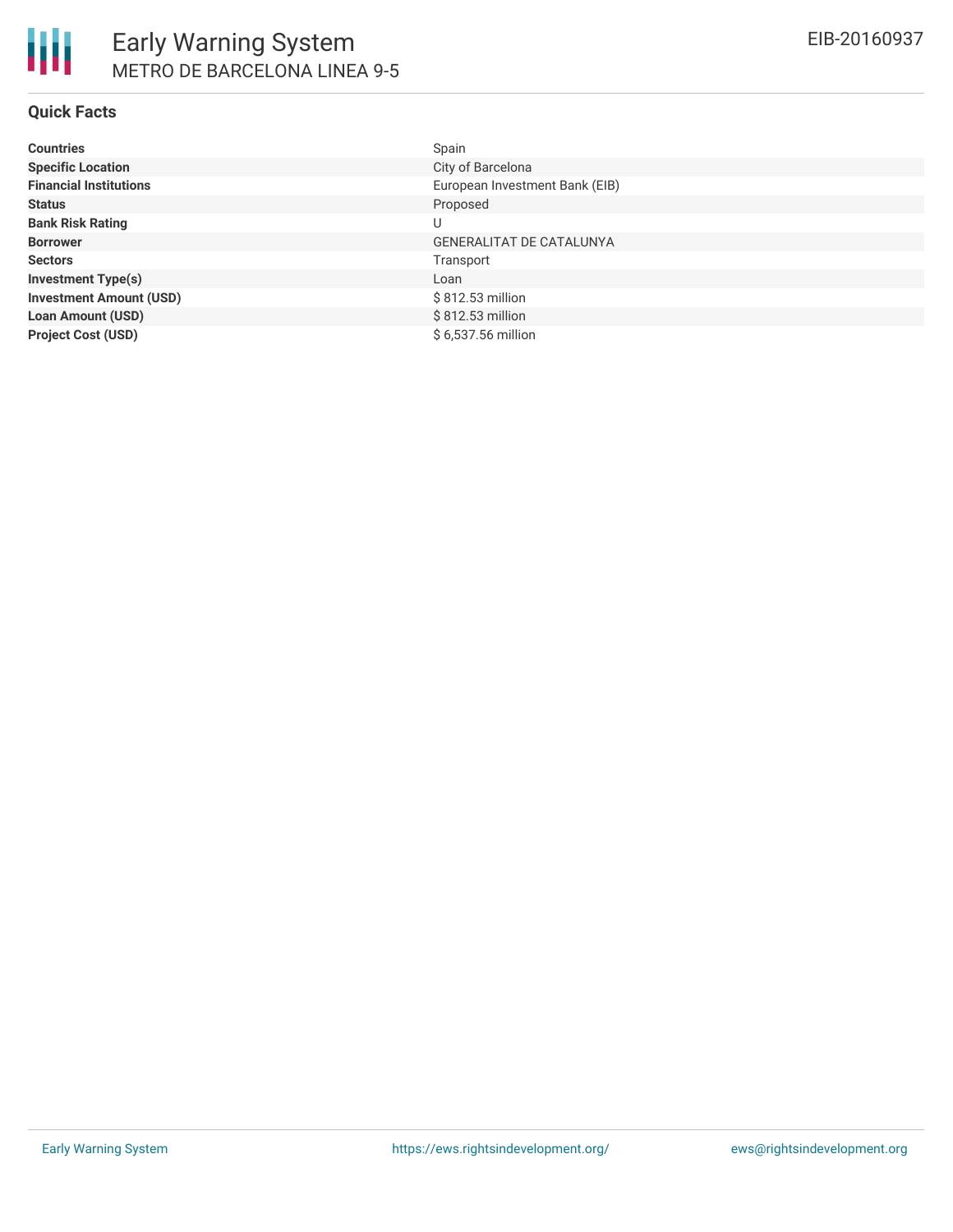

#### **Project Description**

According to EIB website, the project is for the construction of a 50km metro line in the city of Barcelona. The objective of this new operation is to enable the completion of the key central section of the new metro line L9. In addition, works to be executed on other sections will be identified.

The Bank will confirm that the environmental and social impact assessment (ESIA) process, including public consultation, has been undertaken for this project.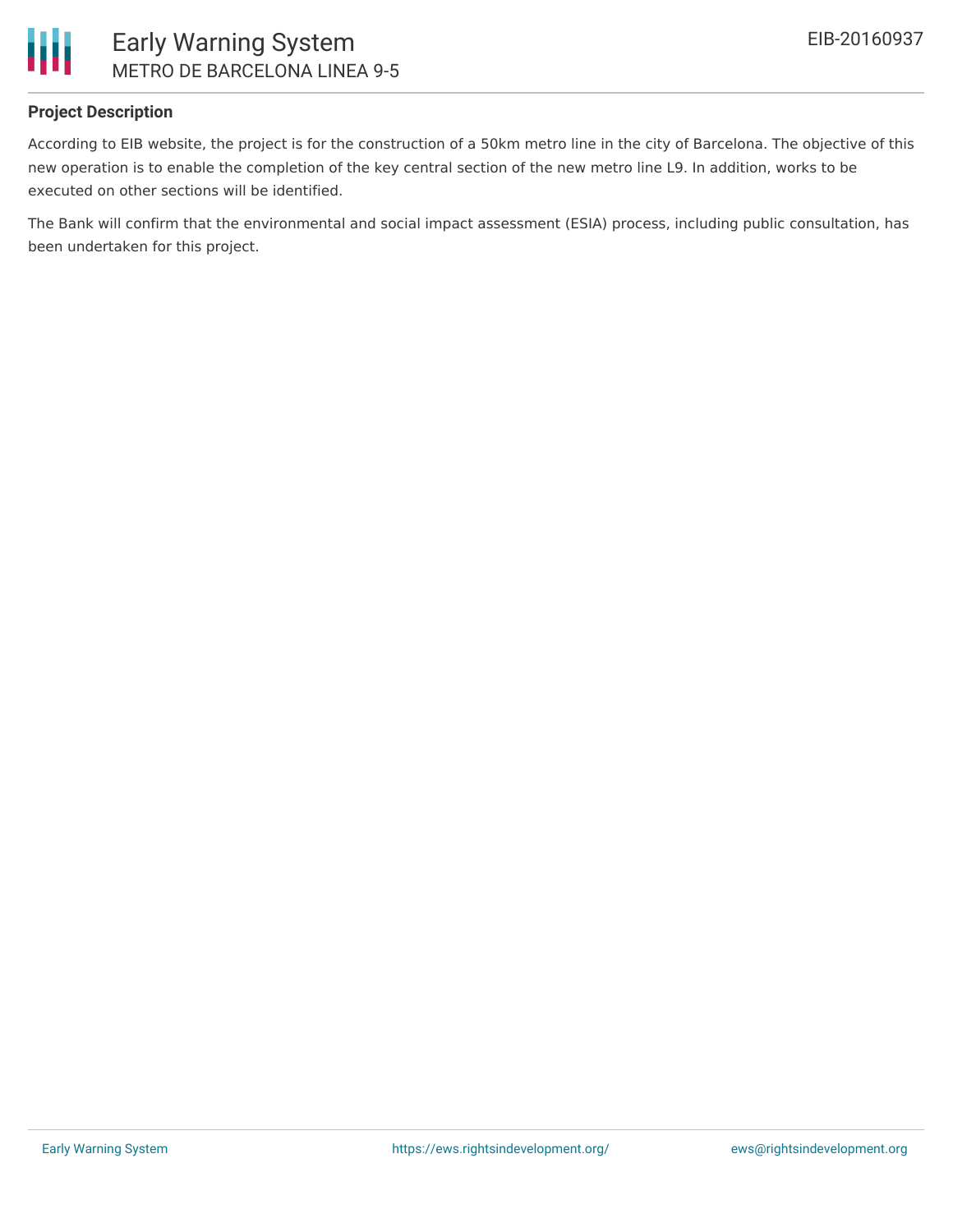

#### **Investment Description**

European Investment Bank (EIB)